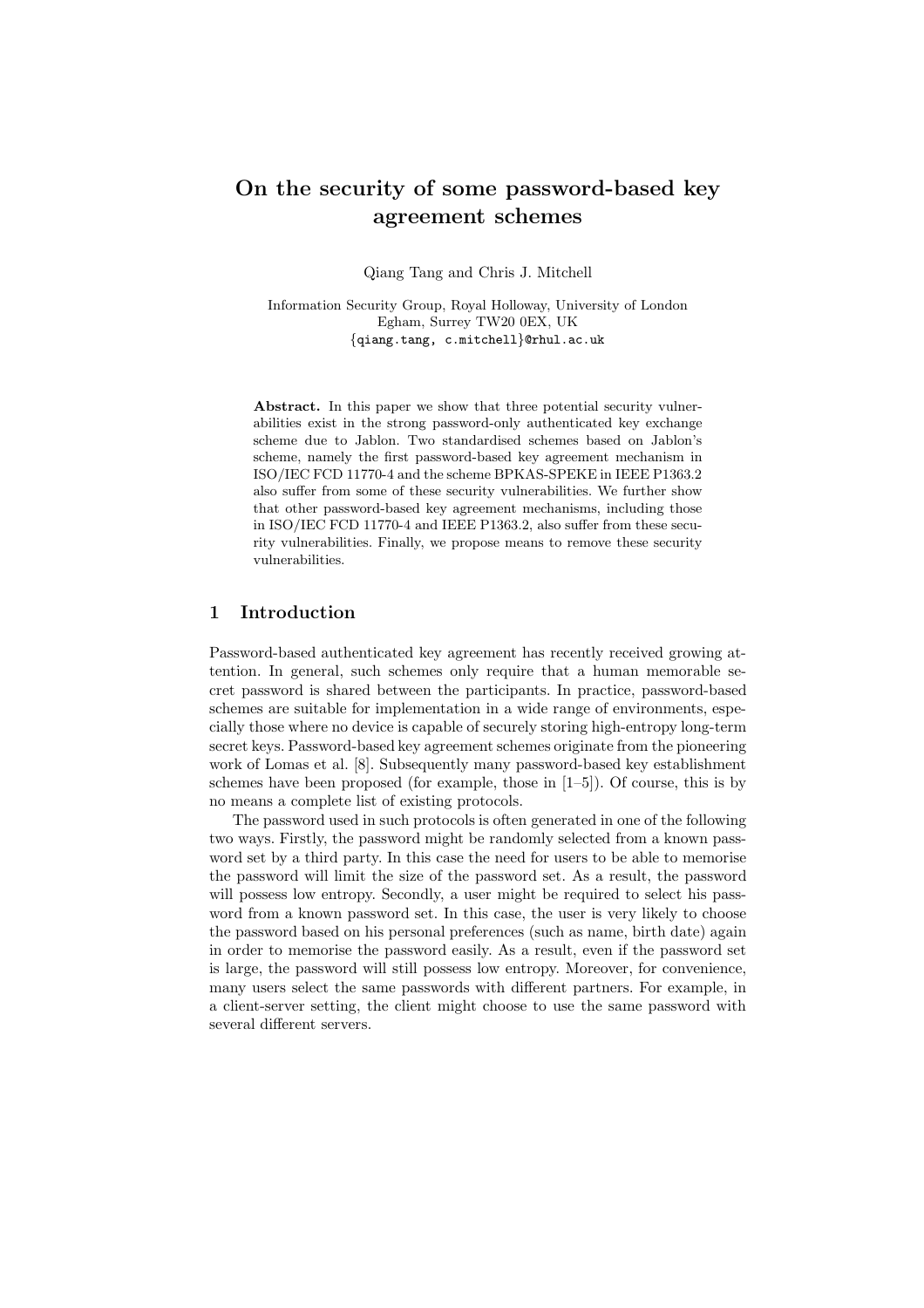Because of this low password entropy, despite their implementation convenience, password-based key agreement schemes are potentially prone to password guessing attacks, including online dictionary attacks and offline dictionary attacks. In the password-based key agreement protocols described in the literature, much effort has been devoted to prevent such attacks. To restrict online dictionary attacks, the commonly used measure is to set a certain interval between two consecutive protocol executions, and at the same time to limit the number of consecutive unsuccessful executions of the protocol. It is clear that an adversary can easily mount a denial of service (DoS) attack against an honest user. However, means of preventing such attacks are beyond the scope of this paper.

In this paper, we first show that three potential security vulnerabilities exist in Jablon's strong password-only authenticated key agreement scheme [2]. The first password-based key agreement mechanism specified in a draft ISO standard [6] and the scheme BPKAS-SPEKE given in an IEEE standard draft [7], which are both based on Jablon's scheme, also suffer from some of these security vulnerabilities. Other password-based key agreement schemes also suffer from these vulnerabilities. Finally, we show how to remove these vulnerabilities.

## 2 Description of Jablon's scheme

In this section, we describe the Jablon scheme. At relevant points we also point out the differences between the Jablon scheme and the first password-based key agreement mechanism (in the discrete logarithm setting) in [6], and the scheme BPKAS-SPEKE (in the discrete logarithm setting) in [7].

In the Jablon protocol, the following parameters are made public.  $p$  and  $q$  are two large prime numbers, where  $p = 2q + 1$ . h is a strong one-way hash function. Suppose a user  $(U)$  with identity  $ID_U$  and a server  $(S)$  with identity  $ID_S$  share a secret password  $pw$ , where  $pw$  is assumed to be an integer. When U and S want to negotiate a session key, they first compute  $g = pw^2 \text{ mod } p$ .

Note that in the first mechanism of ISO/IEC FCD 11770-4 [6]  $q$  is instead computed as  $h(pw||str)^2$ , where str is an optional string. Also, in BPKAS-SPEKE in draft D20 of P1363.2 [7], g is instead computed as  $h(salt||pw||str)^2$ , where *salt* is is a general term for data that supplements a password when input to a one-way function that generates password verification data. The purpose of the salt is to make different instances of the function applied to the same input password produce different outputs. Finally, str is an optional string which it is recommended should include  $ID<sub>S</sub>$ .

 $U$  and  $S$  perform the following steps.

- 1. U generates a random number  $t_1 \in Z_q^*$ , and sends  $m_1 = g^{t_1} \mod p$  to S.
- 2. After receiving  $m_1$ , S generates a random number  $t_2 \in Z_q^*$ , and sends  $m_2 =$  $g^{t_2}$  mod p to U. S computes  $z = g^{t_2 t_1} \mod p$ , and checks whether  $z \geq 2$ . If the check succeeds,  $S$  uses  $z$  as the shared key material, and computes  $K = h(z)$  as the shared key.
- 3. After receiving  $m_2$ , U computes  $z = g^{t_2 t_1} \mod p$ , and checks  $z \geq 2$ . If the check succeeds, U uses z as the shared key material, and computes  $K = h(z)$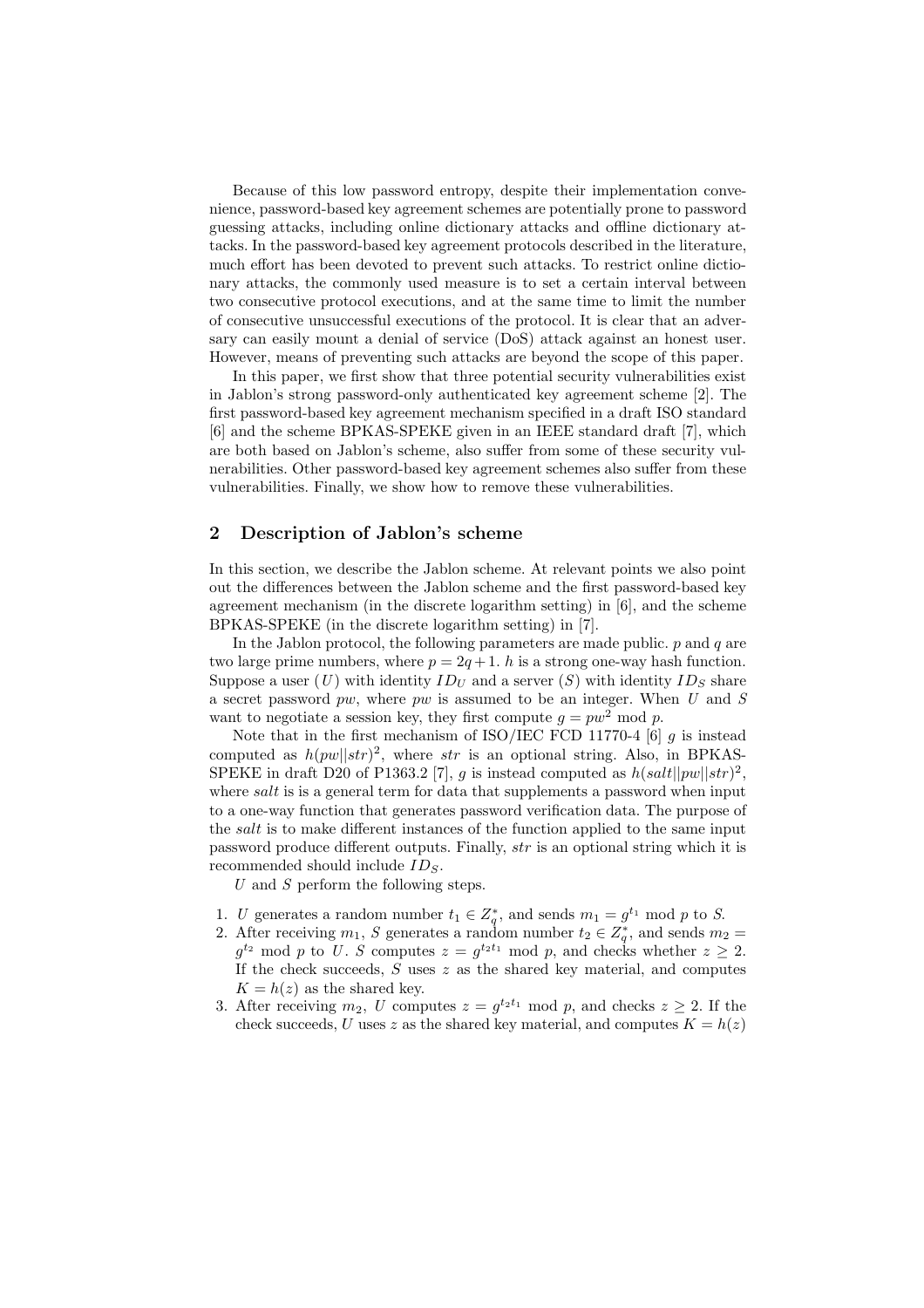as the shared key. Then  $U$  constructs and sends the confirmation message  $C_1 = h(h(h(z)))$  to S.

Note that in both the ISO/IEC FCD 11770-4 and IEEE P1363.2 versions of the mechanism,  $C_1$  is instead computed as:

$$
C_1 = h(3||m_1||m_2||g^{t_1t_2}||g).
$$

4. After receiving  $C_1$ , S checks that the received message equals  $h(h(h(z)))$ . If the check fails,  $S$  terminates the protocol execution. Otherwise,  $S$  computes and sends the confirmation message  $C_2 = h(h(z))$  to U. Note that in both the ISO/IEC FCD 11770-4 and IEEE P1363.2 versions of

$$
C_2 = h(4||m_1||m_2||g^{t_1t_2}||g),
$$

5. After receiving  $C_2$ , U checks that it equals  $h(h(z))$ . If the check fails, U terminates the protocol execution. Otherwise, U confirms that the protocol execution has successfully ended.

Finally, note that in the elliptic curve setting the first password-based key agreement mechanism in [6] and the scheme BPKAS-SPEKE in [7] are essentially the same as above, except that  $q$  is a generator of the group of points on an elliptic curve.

## 3 Security vulnerabilities

the mechanism,  $C_2$  is instead computed as:

In this section we describe three security vulnerabilities in the Jablon protocol, the third of which is of very general applicability. In addition, we show that the standardised password-based key agreement mechanisms in [6, 7] also suffer from certain of these vulnerabilities.

## 3.1 The first security vulnerability

We show that the Jablon protocol suffers from a partial offline dictionary attack, which means that an adversary can try several possible passwords by intervening in only one execution of the protocol.

To mount an attack, the adversary first guesses a possible password  $pw'$  and replaces the server's message with  $m'_2 = (pw')^{2t'_2}$  in the second step of an ongoing protocol instance. The adversary then intercepts the authentication message  $C_1$ in the third step of the same instance and mounts the attack as follows.

- 1. The adversary sets  $i = 1$ .
- 2. The adversary computes  $pw'' = (pw')^i$ , and checks whether  $pw''$  falls into the password set. If the check succeeds, go to the third step. Otherwise, stop.
- 3. The adversary checks whether  $C_1 = h(h(h((m_1)^{it'_2})))$ . If the check succeeds, the adversary confirms that  $pw = pw''$ . Otherwise, set  $i = i + 1$  and go to the second step.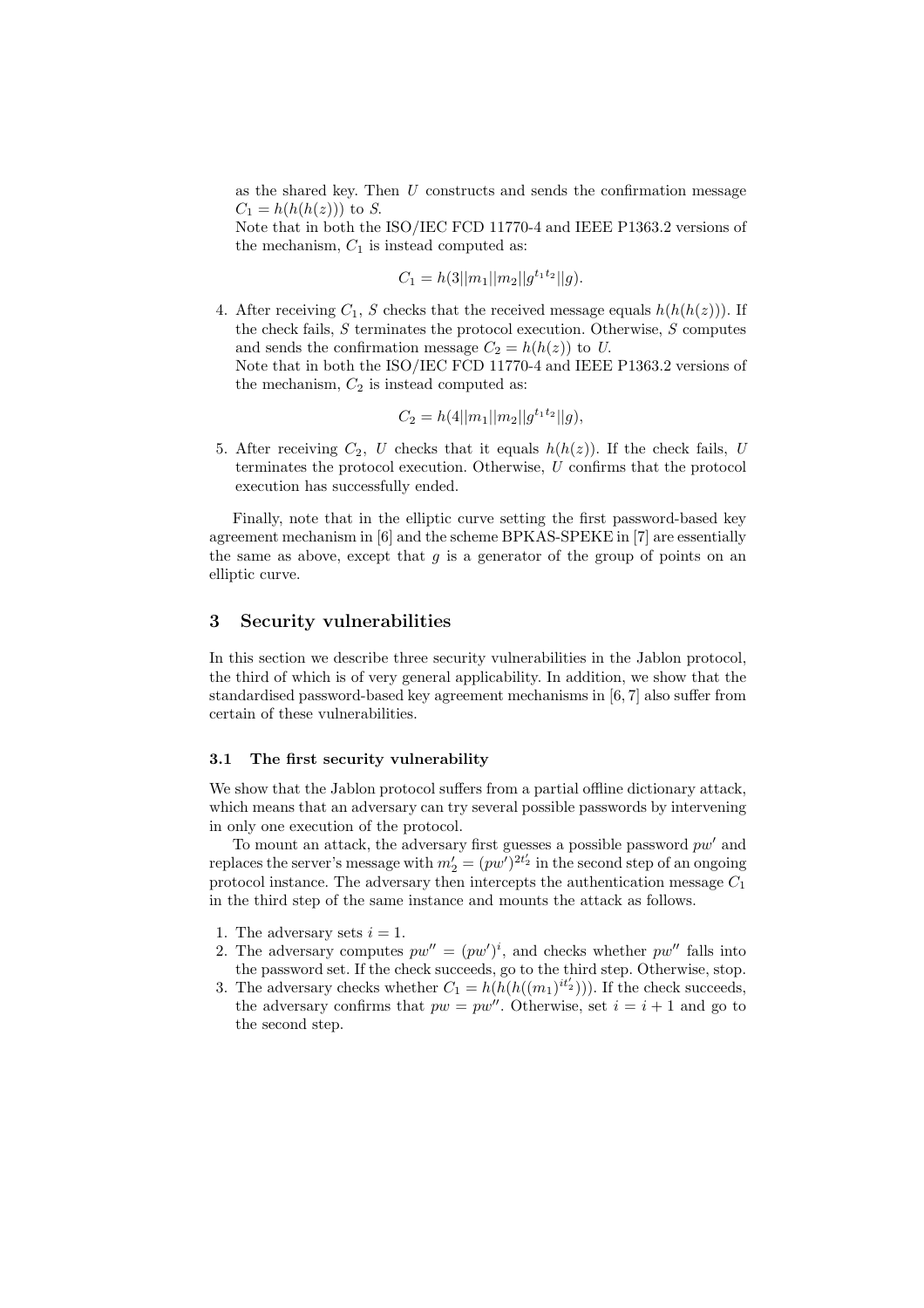It is straightforward to verify that this attack is valid. We now give a concrete example of how the attack works. Suppose that the password set contains all binary strings of length at most  $n$ , where the password  $pw$  is made into an integer by treating the string as the binary representation of an integer. Suppose that the adversary guesses a password  $pw' = 2$ ; then he can try  $n - 1$  passwords  $(pw')^i$   $(1 \leq i \leq n-1)$  by intervening in only one execution of the protocol.

However, note that the attack only works when the initial guessed password pw' satisfies  $pw' < 2^{n/2}$ .

#### 3.2 The second security vulnerability

This security vulnerability exists when one entity shares the same password with at least two other entities. This is likely to occur when a human user chooses the passwords it shares with a multiplicity of servers. Specifically we suppose that a client, say U with identity  $ID_U$ , shares a password pw with two different servers, say  $S_1$  with identity  $ID_{S_1}$  and  $S_2$  with identity  $ID_{S_2}$ . A malicious third party can mount the attack as follows.

Suppose  $U$  initiates the protocol with an attacker which is impersonating server  $S_1$ . Meanwhile the attacker also initiates the protocol with server  $S_2$ , impersonating  $U$ . The attacker now forwards all messages sent by  $U$  (intended for  $S_1$ ) to  $S_2$ . Also, all messages sent from  $S_2$  to U are forwarded to U as if they come from  $S_1$ . At the end of the protocol, U will believe that he/she has authenticated  $S_1$  and has established a secret key with  $S_1$ . However  $S_1$  will not have exchanged any messages with  $U$ . In fact, the secret key will have been established with  $S_2$ .

The above attack demonstrates that, even if the server  $(S_1)$  is absent, the attacker can make the client believe that the server is present and that they have computed the same session key as each other. Of course, if U shares the same password with servers  $S_1$  and  $S_2$ , then  $S_1$  can always impersonate U to  $S_2$ and also  $S_2$  to  $U$ , regardless of the protocol design. However, the problem we have described in the Jablon scheme applies even when  $U, S_1$  and  $S_2$  all behave honestly, and this is not a property that is inevitable (we show below possible ways in which the problem might be avoided).

Based on the descriptions in Section 2, it is straightforward to mount this attack on the first password-based key agreement mechanism in [6]. In fact, this attack also applies to the other key agreement mechanisms in [6]. However, if the identifier of the server is used in computing  $g$ , e.g. if it is included in the string  $str$ , then this attack will fail. The scheme BPKAS-SPEKE in [7] is thus immune to this attack as long as the recommendation given in [7] to include this identifier in  $str$  is followed.

#### 3.3 A generic vulnerability

We next discuss a general problem with key establishment protocols, which not only applies to the Jablon protocol, but also all those discussed in this paper.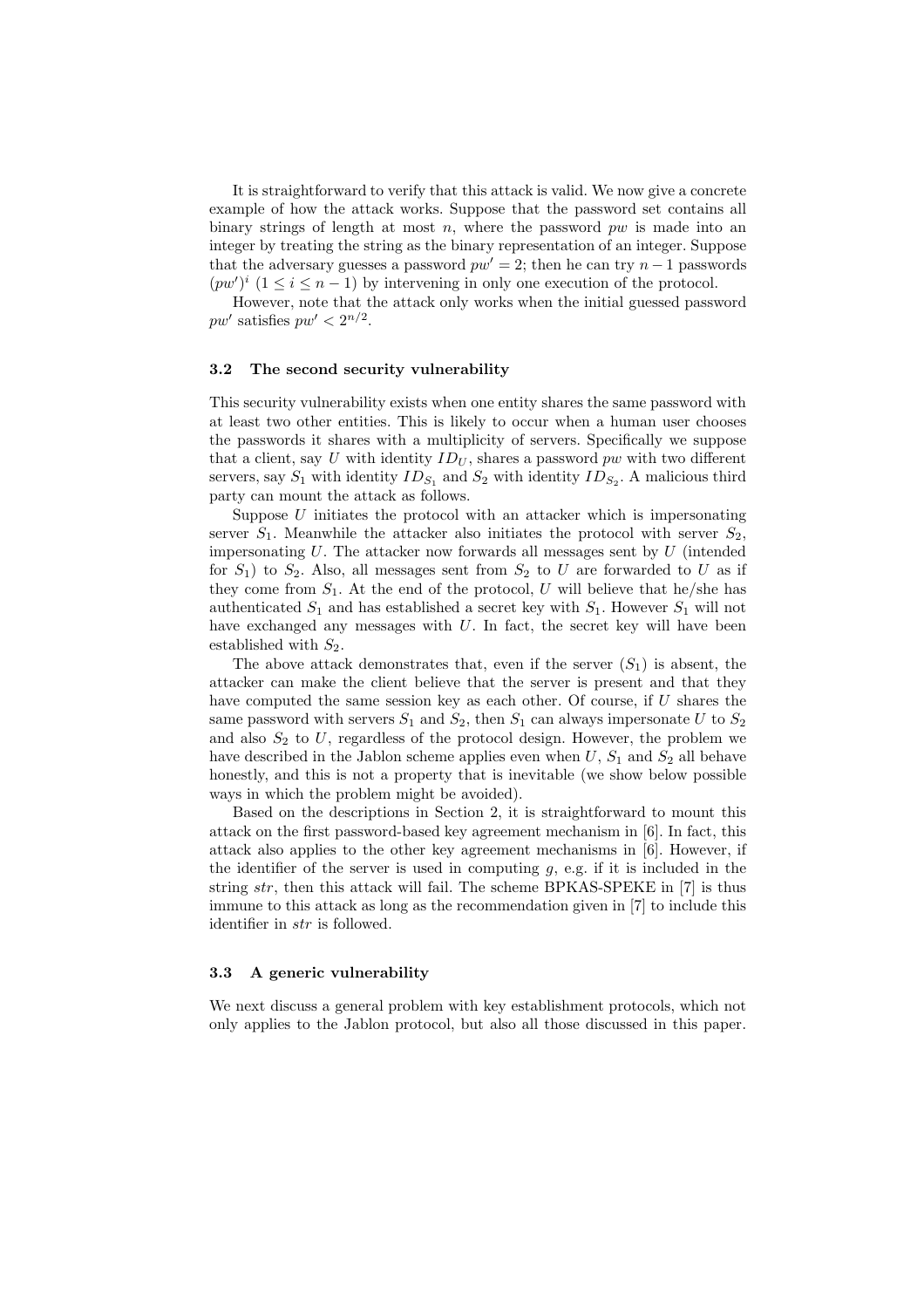In general this problem may apply if two different applications used by a clientserver pair employ the same protocol and also the same keying material. Suppose the client and server start two concurrent sessions  $(A \text{ and } B \text{ say})$ , both of which need to execute a key establishment protocol.

Suppose also that the protocol instances are running simultaneously, and that an attacker can manipulate the messages exchanged between the client and server. The attacker then simply takes all the key establishment messages sent by the client in session  $A$  and inserts them in the corresponding places in the session  $B$  messages sent to the server; at the same time all the session B key establishment messages are used to replace the corresponding messages sent to the server in session A. Precisely the same switches are performed on the messages sent from the server to the client in both sessions. At the end of the execution of the two instances of the key establishment protocol, the keys that the client holds for sessions  $A$  and  $B$  will be the same as the keys held by the server for sessions  $B$  and  $A$  respectively. That is, an attacker can make the key establishment process give false results without it being detected by the participants.

This problem will arise in any protocol which does not include measures to securely bind a session identifier to the key established in the protocol. In particular, the first password-based key agreement mechanisms specified in FCD 11770-4 [6] and the scheme BPKAS-SPEKE in P1363.2 [7] suffer from this vulnerability, as will many other two-part key establishment schemes, including other schemes in these two draft standards.

## 4 Countermeasures

The following methods can be used to prevent the two security vulnerabilities discussed above.

1. To prevent the first attack, which only applies to the Jablon protocol, one possible method is to require q to be computed as  $q = h(pw||ID_{U}||ID_{S}||i) \text{ mod }$ p, where  $i$   $(i > 0)$  is the smallest integer that makes g a generator of a multiplicative subgroup of order q in  $GF(p)^*$ .

It is straightforward to verify that the proposed method can successfully prevent the first attack.

2. One possible method to prevent the second attack is to include the identities of the participants in the authentication messages  $C_1$  and  $C_2$ . In the Jablon scheme,  $C_1$  and  $C_2$  would then be computed as follows:

$$
C_1 = h(h(h(z||ID_U||ID_S))), C_2 = h(h(z||ID_S||ID_U))
$$

Correspondingly, in the first password-based key agreement mechanism in [6],  $C_1$  and  $C_2$  would then be computed as follows:

$$
C_1 = h(3||m_1||m_2||g^{t_1t_2}||g^{t_1}||ID_U||ID_S),
$$

and

$$
C_2 = h(4||m_1||m_2||g^{t_1t_2}||g^{t_1}||ID_S||ID_U),
$$